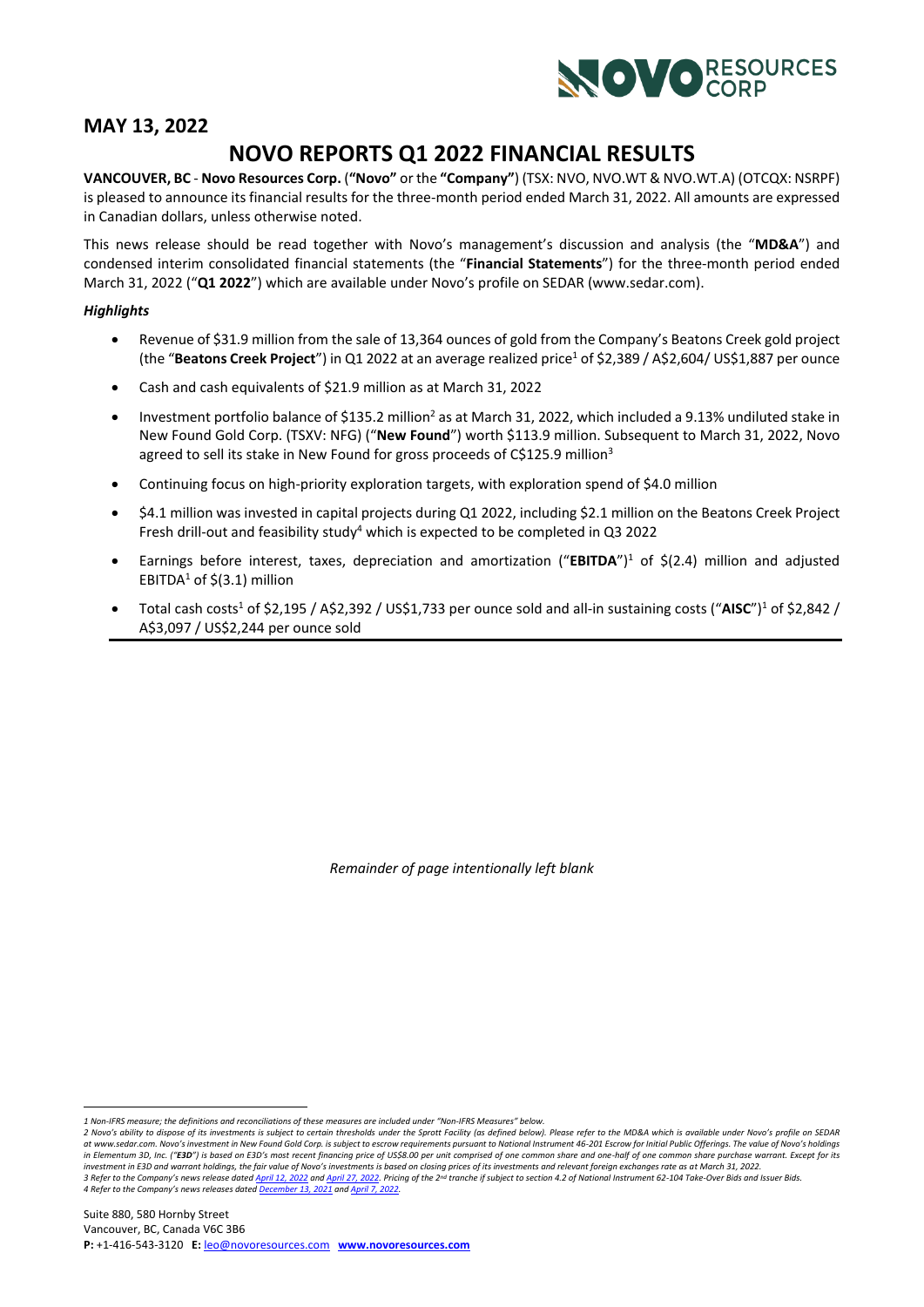

# *Financial Highlights*

| In thousands of CAD,                               | For the three months ended      |                |                |
|----------------------------------------------------|---------------------------------|----------------|----------------|
| except where noted                                 |                                 | March 31, 2022 | March 31, 2021 |
| Gold sold                                          | Oz Au                           | 13,364         | 3,497          |
|                                                    |                                 |                |                |
| Average realized price <sup>1</sup>                | 5/oz                            | 2,389          | 2,205          |
| Average realized price <sup>1</sup>                | AUD\$/oz                        | 2,604          | 2,254          |
| Average realized price $1$                         | USD\$/oz                        | 1,887          | 1,742          |
|                                                    |                                 |                |                |
| <b>Total revenue</b>                               | \$                              | 31,875         | 7,718          |
| Cost of goods sold                                 | \$                              | (37, 375)      | (7, 718)       |
| Net (loss) / income from operations                | \$                              | (8,039)        | 4,447          |
| Other income / (expenses), net                     | \$                              | 670            | (1,903)        |
| Finance items                                      | \$                              | (64)           | (1, 424)       |
| Net (loss) / profit for the period after tax       | $\overline{\boldsymbol{\zeta}}$ | (12, 933)      | 1,120          |
| Basic and diluted profit / (loss) per common share | \$/share                        | (0.05)         | 0.00           |
|                                                    |                                 |                |                |
| EBITDA <sup>1</sup>                                | \$                              | (2, 440)       | 6,208          |
| Adjusted EBITDA <sup>1</sup>                       | \$                              | (3, 110)       | 8,111          |
|                                                    |                                 |                |                |
| Adjusted (loss) / earnings $1$                     | \$                              | (13, 603)      | (11, 917)      |
| Adjusted (loss) / earnings per common share $1$    | \$/share                        | (0.06)         | (0.05)         |
|                                                    |                                 |                |                |
| Total cash costs <sup>1</sup>                      | $\frac{2}{3}$ /0Z               | 2,195          | 1,223          |
| Total cash costs <sup>1</sup>                      | AUD\$/oz                        | 2,392          | 1,251          |
| Total cash costs <sup>1</sup>                      | USD\$/oz                        | 1,733          | 966            |
|                                                    |                                 |                |                |
| AISC <sup>1</sup>                                  | $\frac{2}{3}$ /0z               | 2,842          | 3,429          |
| AISC <sup>1</sup>                                  | AUD\$/oz                        | 3,097          | 3,505          |
| AISC <sup>1</sup>                                  | USD\$/oz                        | 2,244          | 2,708          |

Novo g[e](#page-0-0)nerated revenue of \$31.9 million from the sale of 13,364 ounces of gold at an average realized price<sup>1</sup> of \$2,389 / A\$2,604 / US\$1,887 per ounce. 394,382 tonnes of mineralized material were processed through the Golden Eagle processing facility (the "**Golden Eagle Plant**") equating to an annual processing rate of approximately 1.6 million tonnes per annum. Processed material had an average head grade of 1.15 g/t Au with average recovery of 91.4% resulting in 13,378 ounces of gold produced in Q1 2022<sup>5</sup>.

<span id="page-1-0"></span>The Company generated a net loss of \$(12.9) million or \$(0.05) per share.

EBITD[A](#page-0-0)<sup>1</sup> totaled \$(2.4) million Q1 2022, and adjusted EBITDA<sup>1</sup> totaled \$(3.1) million.

Total cash costs<sup>[1](#page-0-0)</[s](#page-0-0)up> were \$2,195 / A\$2,392 / US\$1,733. AISC<sup>1</sup> was \$2,842 / A\$3,097 / US\$2,244. Total cash costs<sup>1</sup> and AISC<sup>1</sup> are heavily influenced by the number of ounces of gold sold and are higher than anticipated due to, among other things, a lower production base than originally forecast.

Adjusted earnings (losses)<sup>[1](#page-0-0)</sup> were \$(13.6) million or \$(0.06) per share. Adjustments to net earnings (losses) for the period include minor non-operational income, non-cash foreign exchange gains, and non-cash gains resulting from the movement in the fair value of certain marketable securities.

The Company is committed to aggressively advancing its highly prospective exploration portfolio and devoted \$4.0 million to such efforts. In addition, the Company is advancing the Beatons Creek project Fresh feasibility study and incurred \$2.1 million through Q1 2022, with an expected completion date in Q3 2022<sup>[4](#page-0-1)</sup>.

*Remainder of page intentionally left blank*

*5 Refer to the Company's news release dated [April 7, 2022.](https://novoresources.com/wp-content/uploads/2022/04/Novo-Q1-22-Ops-Update-FINAL.pdf?_ga=2.147866096.614899599.1650922133-441614328.1650922133&_gl=1*18yf6hk*_ga*NDQxNjE0MzI4LjE2NTA5MjIxMzM.*_ga_GZ8D5VXBV5*MTY1MDkyNDE5Ny4yLjAuMTY1MDkyNDE5Ny4w)*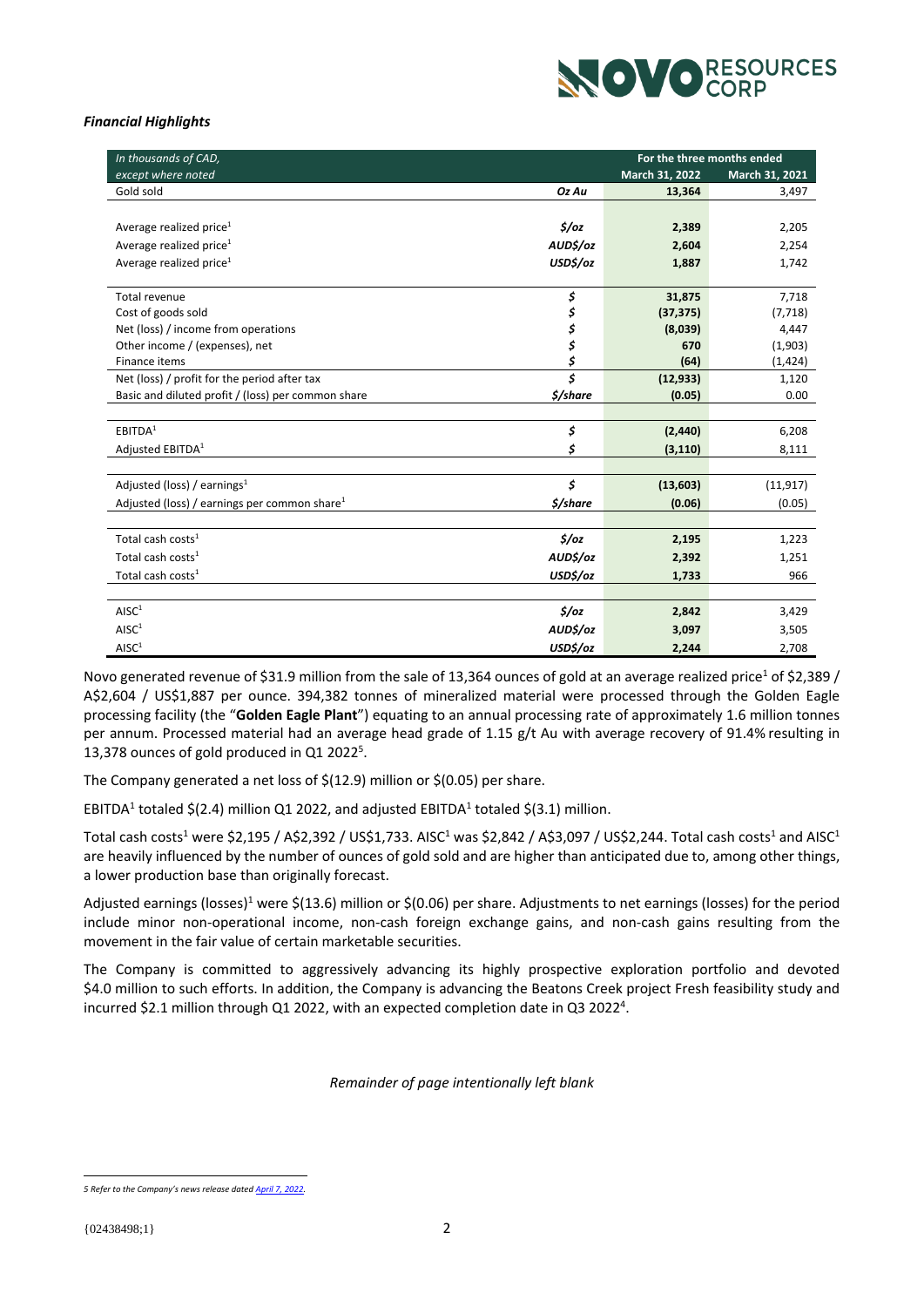<span id="page-2-0"></span>

# *Financial Position*

| In thousands of CAD,                                                           | March 31, 2022 | <b>December 31, 2021</b> | <b>December 31, 2020</b> |
|--------------------------------------------------------------------------------|----------------|--------------------------|--------------------------|
| except where noted                                                             | \$'000         | \$'000                   | \$'000                   |
| Cash                                                                           | 21,783         | 32,345                   | 40,494                   |
| Short-term investments                                                         | 155            | 108                      | 195                      |
| Working capital <sup>1</sup>                                                   | 105,063        | 3,925                    | 14,071                   |
| Sprott Facility adjusted working capital $(USD)^1$                             | 105,237        | 23,332                   | 25,089                   |
| Marketable securities <sup>1</sup>                                             | 135,164        | 156,209                  | 18,770                   |
| Available liquidity <sup>1</sup>                                               | 99,136         | 102,868                  | 59,623                   |
| Total assets                                                                   | 427,017        | 462,682                  | 456,408                  |
| Current liabilities excluding current portion of financial liabilities         | 18,813         | 19,805                   | 12,083                   |
| Non-current liabilities excluding non-current portion of financial liabilities | 35,721         | 36,342                   | 28,615                   |
| Financial liabilities (current and non-current)                                | 72,635         | 75,608                   | 86,271                   |
| <b>Total liabilities</b>                                                       | 139,665        | 148,420                  | 126,969                  |
| Shareholders' equity                                                           | 287,352        | 314,262                  | 329,439                  |

The Company held cash and cash equivalents of \$2[1](#page-0-0).9 million, with a working capital<sup>1</sup> balance of \$105.1 million. The Company's 9.13% undiluted stake in New Found was reclassified as a current asset as at March 31, 2022 pursuant to sale plans which culminated in the agreement to sell the New Found investment in early April [2](#page-0-2)022<sup>3</sup>.

Ordinary course accounts payable and accrued liabilities totaled \$14.5 million, representing a \$1.5 million decrease from December 31, 2022 and an additional \$1.1 million increase from September 30, 2021. Additional amounts include \$1.4 million in employee entitlements, and a \$3.0 million accrual representing the Company's current estimate of Western Australian stamp duty payable on the acquisition of Millennium Minerals Limited ("**Millennium**") in 2020<sup>6</sup> which is currently being reviewed by the Western Australian Department of Finance and is expected to be confirmed and paid within 12 months.

The farmin and joint venture arrangement (the "**Agreement**") over the Company's Egina project with Sumitomo Corporation of Tokyo, Japan ("**Sumitomo**") was recognized as a set of financial liabilities due to the Company's obligation to reimburse Sumitomo for exploration expenditure funded throughout the tenure of the Agreement if Sumitomo didn't elect to form a joint venture with the Company prior to the expiry of the Agreement. This liability is fair valued on a quarterly basis. The aggregate fair value of the liabilities decreased from \$6.9 million as at December 31, 2021 to \$4.7 million as at March 31, 2022. Subsequent to March 31, 2022, Sumitomo elected to convert its interest under the Agreement, and Novo elected to reimburse Sumitomo through the issuance of 3,382,550 common shares<sup>7</sup> with a fair value of \$3.2 million based on the Company's closing price on April 21, 2022 of \$0.96 as compared to Sumitomo's aggregate funding of A\$7.8 million (approximately \$7.2 million) through April 21, 2022.

Current and non-current lease liabilities represent the amortized cost of various contractual obligations which are recognized pursuant to IFRS 16 *Leases*. The amortized cost of such contractual obligations, which includes (but is not limited to) the fixed cost component of the Company's mining contract and the minimum monthly PhotonAssay guarantee under the Company's contract with Intertek<sup>8</sup>, represents the discounted present value of contractual obligations over the life of each contract and is offset to a certain extent by right of use non-current assets. Importantly, these liabilities represent obligations which are due over time and decrease over the life of each contract as contractual provisions are delivered and utilized.

Deferred tax liabilities represent the Company's estimate of capital gains tax payable on the fair value of the Company's marketable securities, including the investment in New Found. This amount represents the best estimate of capital gains tax that would be payable if the Company liquidated its investments.

The Company's rehabilitation provision of \$35.7 million represents the discounted present value of the aggregate rehabilitation provision on the Beatons Creek Project and the rehabilitation provision inherited pursuant to the acquisition of Millennium<sup>[6](#page-2-0)</sup>. Amounts are expected to be incurred between 2026 and 2036 based on current life of mine models, starting after mining has completed at the Beatons Creek Project.

The senior secured credit facility with Sprott Private Resource Lending II (Collector), LP (the "**Sprott Facility**") remains fully drawn at USD\$40 million. Interest accrues on the outstanding principal amount of the Sprott Facility at a rate of 8% per annum plus the greater of (i) US three-month LIBOR and (ii) 1.00%. All interest is payable in cash on a monthly basis. As at March 31, 2022, principal is contractually repayable commencing December 2022 and quarterly thereafter until

*<sup>6</sup> Refer to the Company's news releases dated August 4, 2020 and September 8, 2020.*

*<sup>7</sup> Refer to the Company's news release dated [April 21, 2022.](https://novoresources.com/wp-content/uploads/2022/04/Novo-News-Release-Egina-JV-Completion-FINAL.pdf?_ga=2.164517564.2074470746.1651979557-441614328.1650922133&_gl=1*1l3rulz*_ga*NDQxNjE0MzI4LjE2NTA5MjIxMzM.*_ga_GZ8D5VXBV5*MTY1MTk3OTU1Ni44LjEuMTY1MTk4MTAyNi4w)  8 Refer to the Company's news release dated [May 18, 2021.](https://novoresources.com/wp-content/uploads/2022/01/2021-05-18.pdf)*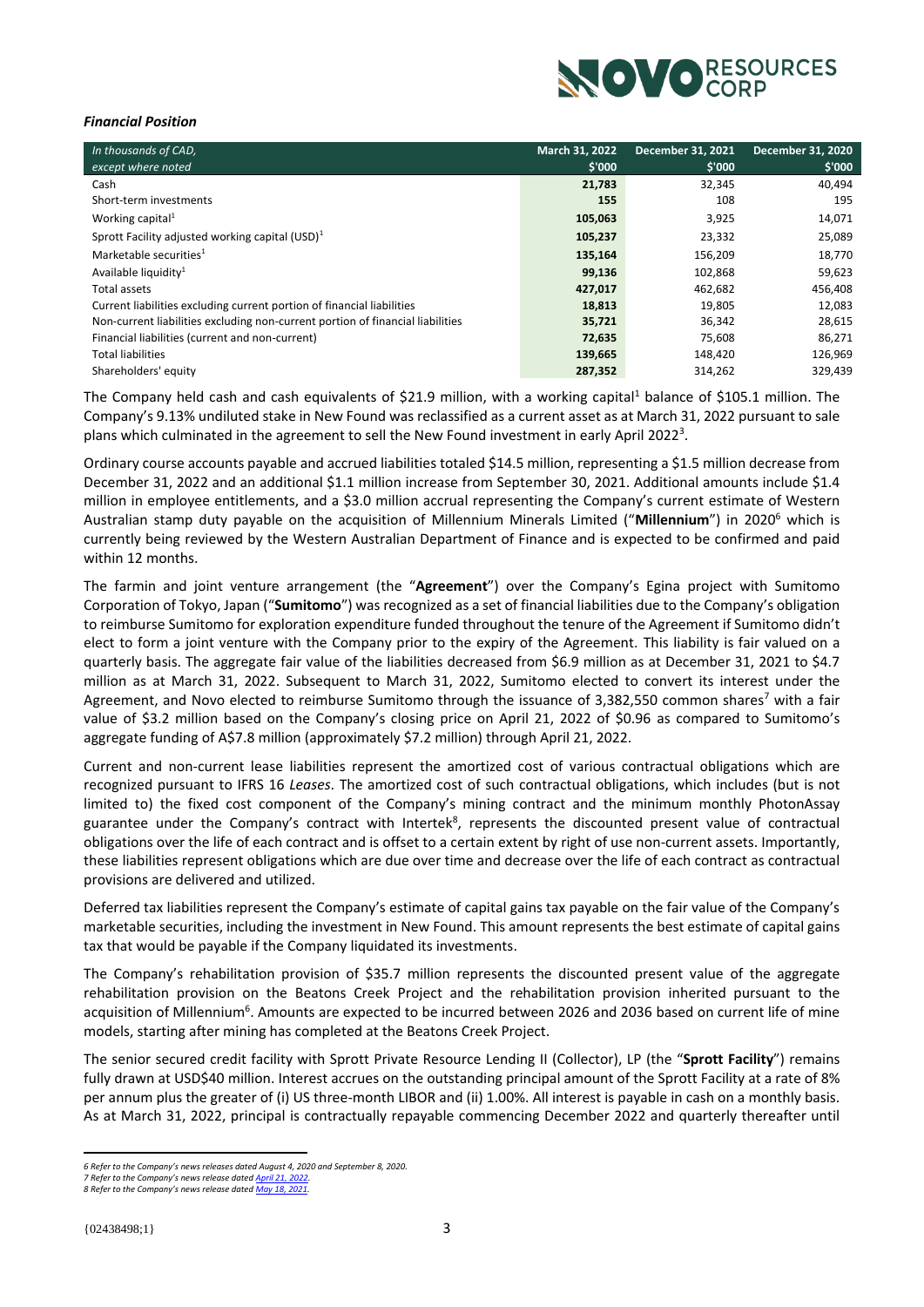

September 2024 in eight equal instalments, resulting in the recognition of \$12.5 million as current liabilities to reflect the fact that two principal payments are contracted to be made within the 12 months subsequent to March 31, 2022. The availability of the Sprott Facility is subject to certain conditions and covenants, including the maintenance of minimum unrestricted cash and working capital balances after certain adjustments. These covenants were recently adjusted as a result of the Company's sale of its New Found investment<sup>[3](#page-0-2)</sup>. As at March 31, 2022 and the date of this news release, the Company is in compliance with Sprott Facility conditions and covenants, as amended or waived.

# *Outlook*

The Company reiterates its previo[u](#page-1-0)s production forecast for the first half of 2022 of 27 koz – 30 koz Au<sup>5</sup> assuming receipt of requisite approvals and ability to manage any further impact to operations from COVID-19.

# *Non-IFRS Measures*

Certain non-IFRS measures have been included in this news release. The Company believes that these measures, in addition to measures prepared in accordance with International Financial Reporting Standards ("**IFRS**"), provide readers with an improved ability to evaluate its underlying performance and to compare it to information reported by other companies. The non-IFRS measures are intended to provide additional information and should not be considered in isolation or as a substitute for measures of performance prepared in accordance with IFRS. These measures do not have any standardized meaning prescribed under IFRS, and therefore may not be comparable to similar measures presented by other companies.

# *Average Realized Price*

The Company uses the average realized price per ounce of gold sold to better understand the gold price and, once applicable, cash margin realized throughout a period.

Average realized price is calculated as revenue from contracts with customers plus treatment and refinery charges included in dore revenue less silver revenue divided by gold ounces sold.

The following table reconciles this non-IFRS measure to the most directly comparable IFRS measure disclosed in the Financial Statements and MD&A.

| In thousands of CAD,                                       | For the three months ended |                |                |
|------------------------------------------------------------|----------------------------|----------------|----------------|
| except where noted                                         |                            | March 31, 2022 | March 31, 2021 |
| Revenue from contracts with customers                      | \$                         | 31,875         | 7,718          |
| Treatment and refining charges                             | \$                         | 106            | 13             |
| Less: Silver revenue (Note 17 of the Financial Statements) |                            | (54)           | (19)           |
| Gold revenue                                               | \$                         | 31,927         | 7,712          |
| Gold sold                                                  | 0Z                         | 13,364         | 3,497          |
| Average realized price                                     | $\frac{2}{3}$ /0z          | 2,389          | 2,205          |
|                                                            |                            |                |                |
| Foreign exchange rate                                      | <b>CAD:AUD</b>             | 1.0898         | 1.0223         |
| Average realized price                                     | AUD\$/oz                   | 2,604          | 2,254          |
|                                                            |                            |                |                |
| Foreign exchange rate                                      | <b>CAD:USD</b>             | 0.7898         | 0.7899         |
| Average realized price                                     | USD\$/oz                   | 1,887          | 1,742          |

#### *Total Cash Costs*

The Company reports total cash costs on a per gold ounce sold basis. In addition to measures prepared in accordance with IFRS, such as revenue, the Company believes this information can be used to evaluate its performance and ability to generate operating earnings and cash flow from its mining operations. The Company uses this metric to monitor operating cost performance.

Total cash costs include cost of sales such as mining, processing, mine general and administrative costs, royalties, selling costs, and changes in inventories less non-cash depreciation and depletion, write-down of inventories and site sharebased payments where applicable, and silver revenue divided by gold ounces sold to arrive at total cash costs per ounce of gold sold.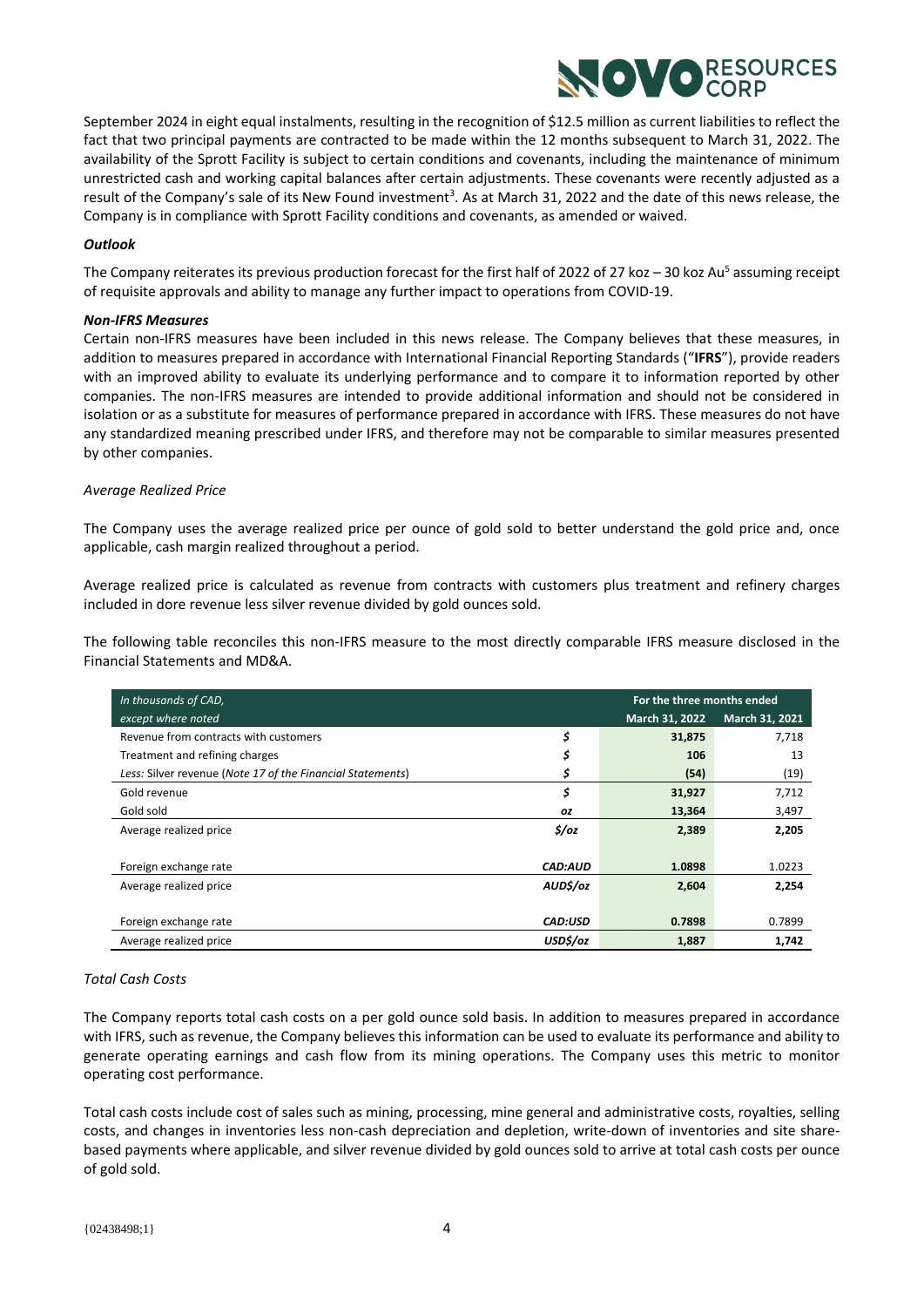

The following table reconciles this non-IFRS measure to the most directly comparable IFRS measure disclosed in the Financial Statements and MD&A.

| In thousands of CAD,                                       | For the three months ended |                |                |
|------------------------------------------------------------|----------------------------|----------------|----------------|
| except where noted                                         |                            | March 31, 2022 | March 31, 2021 |
| Gold sold                                                  | Oz Au                      | 13,364         | 3,497          |
|                                                            |                            |                |                |
| <b>Total cash cost reconciliation</b>                      |                            |                |                |
| Cost of sales                                              | \$                         | 37,375         | 7,718          |
| Less: Depreciation and depletion*                          |                            | (7,989)        | (3, 421)       |
| Less: Silver Revenue (Note 17 of the Financial Statements) |                            | (54)           | (19)           |
| Total cash costs                                           | Ś                          | 29,332         | 4,278          |
| Cash costs per oz of gold sold                             | $\frac{2}{3}$ /0z          | 2,195          | 1,223          |
|                                                            |                            |                |                |
| Foreign exchange rate                                      | <b>CAD:AUD</b>             | 1.0898         | 1.0223         |
| Cash costs per oz of gold sold                             | AUD\$/oz                   | 2,392          | 1,251          |
|                                                            |                            |                |                |
| Foreign exchange rate                                      | <b>CAD:USD</b>             | 0.7898         | 0.7899         |
| Cash costs per oz of gold sold                             | USD\$/oz                   | 1,733          | 966            |

*\*Depreciation and depletion are reconciled to aggregate depreciation and depletion in the operating adjustments in the condensed interim consolidated statements of cash flows in the Financial Statements.*

#### *All-in Sustaining Costs*

The Company believes that AISC more fully defines the total costs associated with producing gold. AISC is calculated based on the definitions published by the World Gold Council ("**WGC**"). The WGC is not a regulatory organization. The Company calculates AISC as the sum of total cash costs (as described above), sustaining capital expenditures (excluding significant projects considered expansionary in nature), accretion on decommissioning and restoration provisions, treatment and refinery charges, payments on lease obligations, site share-based payments where applicable, and corporate administrative costs less any share-based payments directly attributable to exploration and non-operating payments on lease obligations, all divided by gold ounces sold during the period to arrive at a per ounce amount.

Other companies may calculate this measure differently as a result of differences in underlying principles and policies applied. Differences may also arise due to a different definition of sustaining versus expansion capital.

The following table reconciles this non-IFRS measure to the most directly comparable IFRS measure disclosed in the Financial Statements and MD&A.

| In thousands of CAD,                                                        | For the three months ended |                |                |
|-----------------------------------------------------------------------------|----------------------------|----------------|----------------|
| except where noted                                                          |                            | March 31, 2022 | March 31, 2021 |
| Gold sold                                                                   | Oz Au                      | 13,364         | 3,497          |
|                                                                             |                            |                |                |
| All-in sustaining cost reconciliation                                       |                            |                |                |
| Total cash costs                                                            | \$                         | 29,332         | 4,278          |
| Sustaining capital expenditures                                             |                            | 1.930          |                |
| Accretion on rehabilitation provision (Note 21 of the Financial Statements) |                            | 146            | 68             |
| Treatment and refinery charges                                              |                            | 106            | 13             |
| Payments on lease obligations (Note 13 of the Financial Statements)         |                            | 2,786          | 2,208          |
| Less: non-operating payments on lease obligations*                          |                            | (112)          | (154)          |
| Site share-based compensation                                               |                            |                |                |
| Corporate administrative costs (Note 19 of the Financial Statements)        |                            | 4,001          | 7,645          |
| Less: exploration share-based payments**                                    |                            | (213)          | (2,068)        |
| Total all-in sustaining costs                                               | Ś                          | 37,976         | 11,990         |
| AISC per oz of gold sold                                                    | $\frac{2}{3}$ /0z          | 2.842          | 3,429          |
|                                                                             |                            |                |                |
| Foreign exchange rate                                                       | CAD:AUD                    | 1.0898         | 1.0223         |
| AISC per oz of gold sold                                                    | AUD\$/oz                   | 3,097          | 3,505          |
|                                                                             |                            |                |                |
| Foreign exchange rate                                                       | CAD:USD                    | 0.7898         | 0.7899         |
| AISC per oz of gold sold                                                    | USD\$/oz                   | 2,244          | 2,708          |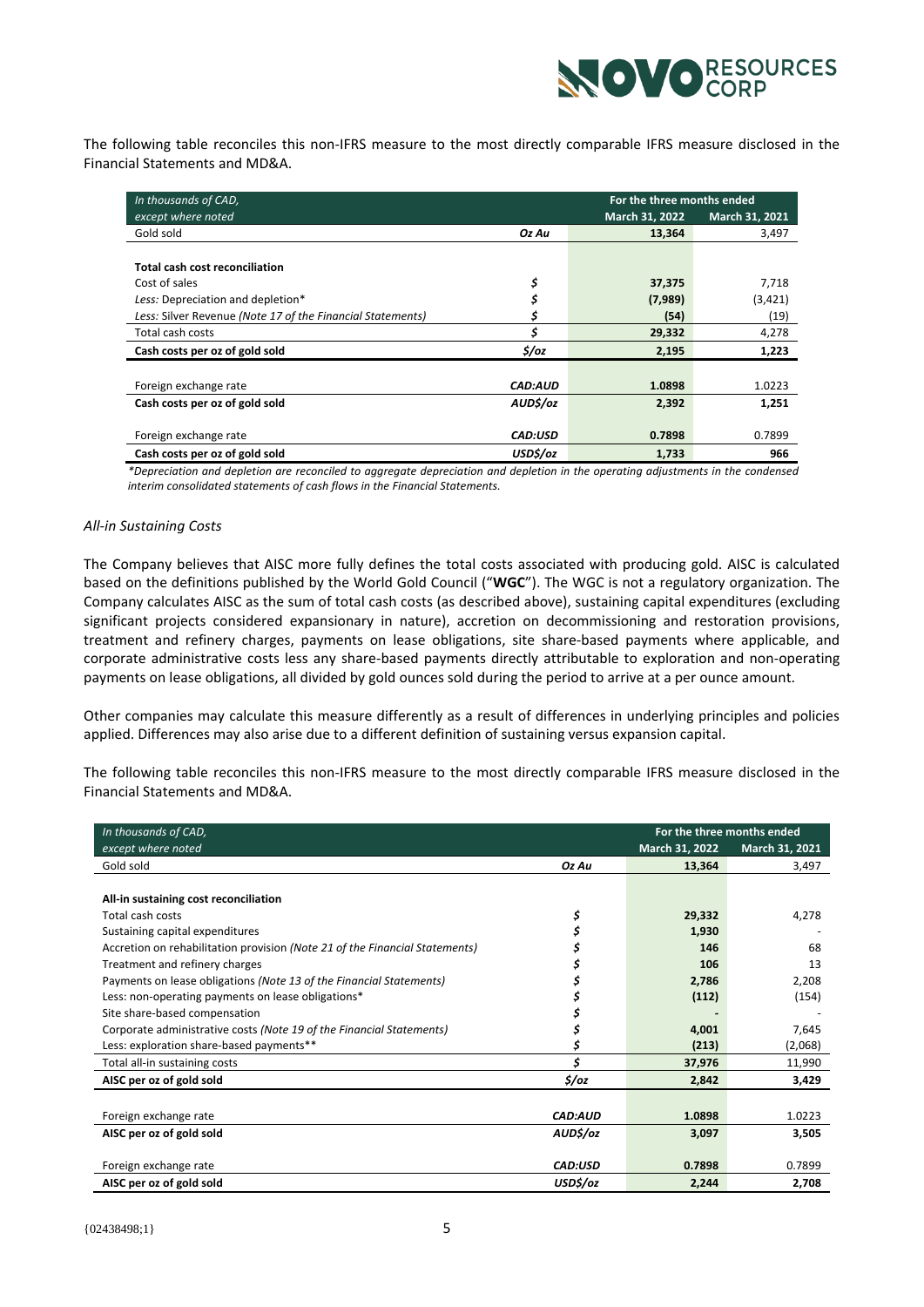

*\*The non-operating payments on lease obligations adjustment includes lease amounts which are not directly related to the Company's operations at the Beatons Creek Project. This figure is not separately disclosed in the Financial Statements.* 

*\*\*Share-based payment expenses directly attributable to the Company's exploration staff are excluded from the calculation of AISC. This figure is not separately disclosed in the Financial Statements and is a subset of the share-based payments expense outlined in Note 19 of the Financial Statements.* 

#### *EBITDA*

The Company uses EBITDA to better understand its ability to generate liquidity by producing operating cash flow to fund working capital needs, service debt obligations, and fund capital expenditures.

EBITDA is defined as net earnings before interest and finance expense/income, current and deferred income tax expenses and depreciation and depletion. EBITDA is also adjusted for non-recurring transactions such as the change in fair value of derivative instruments, foreign exchanges gains and losses, gains and losses on the disposal of assets, impairment, and other income.

The following table reconciles this non-IFRS measure to the most directly comparable IFRS measure disclosed in the Financial Statements and MD&A.

| In thousands of CAD,                                            | For the three months ended |                |
|-----------------------------------------------------------------|----------------------------|----------------|
| except where noted                                              | <b>March 31, 2022</b>      | March 31, 2021 |
|                                                                 | \$'000                     | \$'000         |
| Net (loss) / profit for the period                              | (12, 933)                  | 1,120          |
| Interest and finance expense                                    | 2,514                      | 1,676          |
| Interest and finance income                                     | (10)                       | (9)            |
| Current income tax expense / (income)                           |                            |                |
| Deferred income tax expense                                     |                            |                |
| Depreciation and depletion*                                     | 7.989                      | 3,421          |
| <b>EBITDA</b>                                                   | (2, 440)                   | 6,208          |
| Other (income) / expenses (Note 22 of the Financial Statements) | (670)                      | 1,903          |
| <b>Adiusted EBITDA</b>                                          | (3, 110)                   | 8,111          |

*\*Depreciation and depletion is reconciled to aggregate depreciation and depletion in the operating adjustments in the consolidated statements of cash flows in the Audited Financial Statements.*

#### *Adjusted Earnings and Adjusted Basic and Diluted Earnings per Share*

The Company uses adjusted earnings and adjusted basic and diluted earnings per share to measure its underlying operating and financial performance.

Adjusted earnings are defined as net earnings adjusted to exclude specific items that are significant, but not reflective of the Company's underlying operations, including: foreign exchange (gain) loss, (gain) loss on financial instruments at fair value, impairment, and non-recurring gains and losses on treatment of marketable securities, sale of exploration and evaluation assets, and associated tax impacts. Adjusted basic and diluted earnings per share are calculated using the weighted average number of shares outstanding under the basic and diluted method of earnings per share as determined under IFRS.

The following table reconciles this non-IFRS measure to the most directly comparable IFRS measure disclosed in the Financial Statements and MD&A.

| In thousands of CAD,                                                   |                | For the three months ended |
|------------------------------------------------------------------------|----------------|----------------------------|
| except where noted                                                     | March 31, 2022 | March 31, 2021             |
| Basic weighted average shares outstanding                              | 245,939,504    | 231,144,281                |
| Adjusted earnings and adjusted basic earnings per share reconciliation |                |                            |
| Net earnings / (loss) for the period                                   | (12, 933)      | 1,120                      |
| Adjusted for:                                                          |                |                            |
| Other (income) / expenses (Note 22 of the Financial Statements)<br>\$. | (670)          | 1,903                      |
| Profit on disposal of exploration asset                                |                | (14, 940)                  |
| Adjusted earnings                                                      | (13,603)       | (11, 917)                  |
| Adjusted basic earnings per share                                      | (0.06)         | (0.05)                     |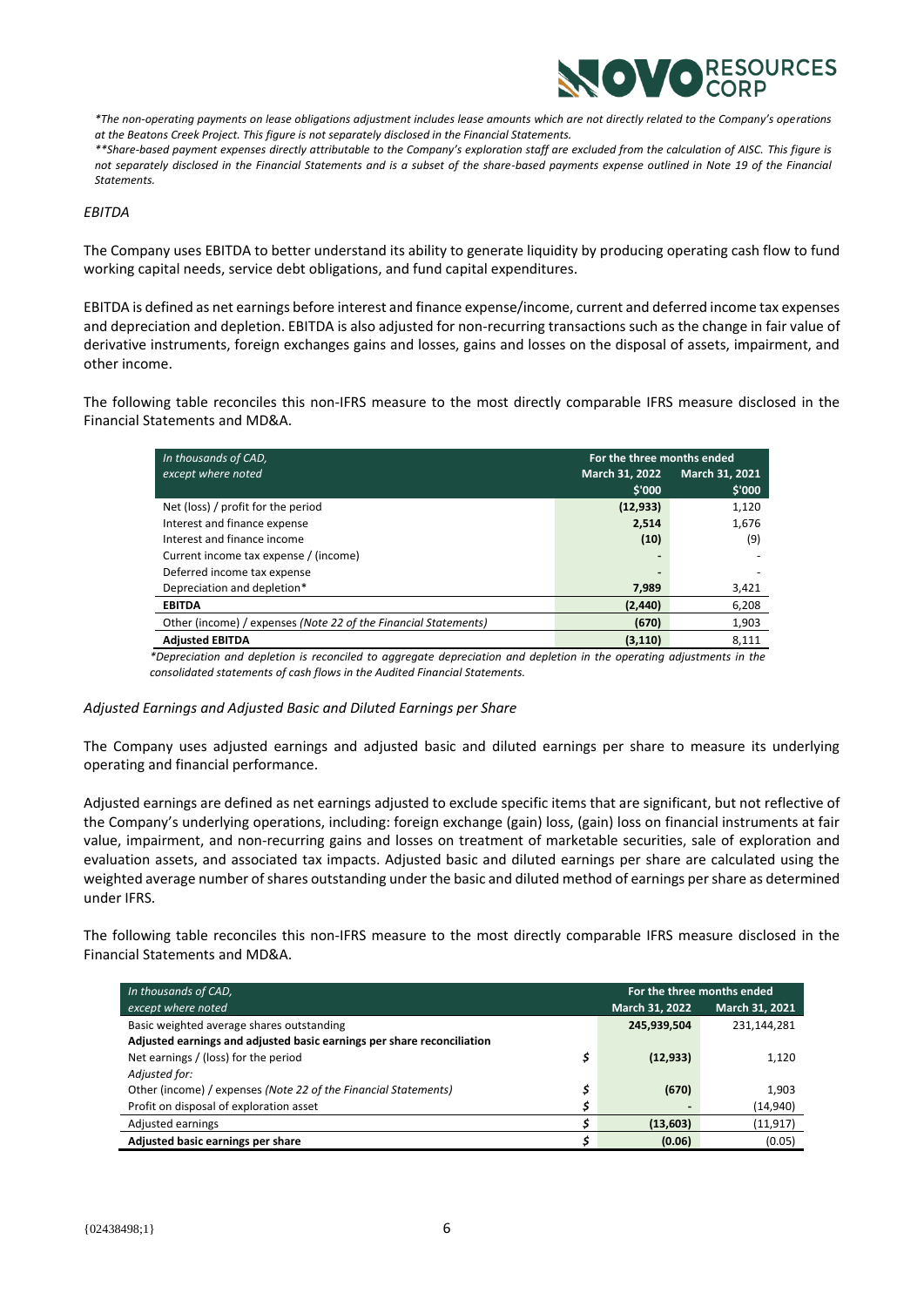

# *Available Liquidity*

The Company believes that available liquidity provides an accurate measure of the Company's ability to liquidate assets in order to satisfy its liabilities. The Company uses this metric to help monitor its risk profile.

Available liquidity includes cash, short-term investments, and assets which are readily saleable within the next 12 months, including gold in circuit and stockpiles, receivables, marketable securities (to the extent that an established market exists for such marketable securities, they are free of any long-term trading restrictions, and sufficient historical volume exists to liquidate holdings within 12 months), and gold specimens. The market value of certain marketable securities has been used in the calculation of available liquidity which may not reconcile to the accounting treatment of such marketable securities. Refer to the MD&A and Notes 5 and 10 of the Financial Statements.

The following table reconciles this non-IFRS measure to the most directly comparable IFRS measure disclosed in the Financial Statements and MD&A.

|                            | March 31, 2022<br>\$'000 | December 31, 2021<br>\$'000 |
|----------------------------|--------------------------|-----------------------------|
|                            |                          |                             |
| Cash                       | 21,783                   | 32,345                      |
| Short-term investments     | 155                      | 108                         |
| Gold in circuit            | 1,434                    | 788                         |
| <b>Stockpiles</b>          | 3,321                    | 4,732                       |
| Receivables                | 5,188                    | 6,127                       |
| Marketable securities      | 67,178                   | 58,691                      |
| Gold specimens             | 77                       | 77                          |
| <b>Available liquidity</b> | 99,136                   | 102,868                     |

|                                             |             | March 31, 2022 |                  |                                 |
|---------------------------------------------|-------------|----------------|------------------|---------------------------------|
|                                             | # of shares | Share price    | Foreign exchange | <b>Adjusted value</b><br>\$'000 |
| Kalamazoo Resources Limited Ordinary Shares | 10,000,000  | \$0.35         | 0.936            | 3,230                           |
| <b>GBM Resources Ltd Ordinary Shares</b>    | 11,363,637  | \$0.13         | 0.936            | 1,331                           |
| New Found Gold Corp Common Shares *         | 8,250,000   | \$7.59         |                  | 62,618                          |
|                                             |             |                |                  | 67.178                          |

*\*Some of the Company's New Found shares remain subject to escrow restrictions pursuant to National Instrument 46-201 Escrow for Initial Public Offerings. As at March 31, 2022, 8,250,000 of the Company's 15,000,000 New Found shares had been released from escrow. The Company's remaining 6,750,000 New Found shares will be released from escrow semi-annually, with 2,250,000 New Found Shares being released in February and August of each year.*

|                                             |             | <b>December 31, 2021</b> |                  |                                 |
|---------------------------------------------|-------------|--------------------------|------------------|---------------------------------|
|                                             | # of shares | Share price              | Foreign exchange | <b>Adjusted value</b><br>\$'000 |
| Kalamazoo Resources Limited Ordinary Shares | 10,000,000  | \$0.38                   | 0.942            | 3,579                           |
| <b>GBM Resources Ltd Ordinary Shares</b>    | 11,363,637  | \$0.12                   | 0.942            | 1,232                           |
| New Found Gold Corp Common Shares *         | 6.000.000   | \$8.98                   |                  | 53,880                          |
|                                             |             |                          |                  | 58,691                          |

#### *Working Capital*

Working capital is defined as current assets less current liabilities and is used to monitor the Company's liquidity.

The following table reconciles this non-IFRS measure to the most directly comparable IFRS measure disclosed in the Financial Statements and MD&A.

|                            | <b>March 31, 2022</b><br>\$'000 | December 31, 2021<br>\$'000 |
|----------------------------|---------------------------------|-----------------------------|
| Current assets             | 152,064                         | 49,385                      |
| <b>Current liabilities</b> | 47.001                          | 45,460                      |
| Working capital            | 105,063                         | 3.925                       |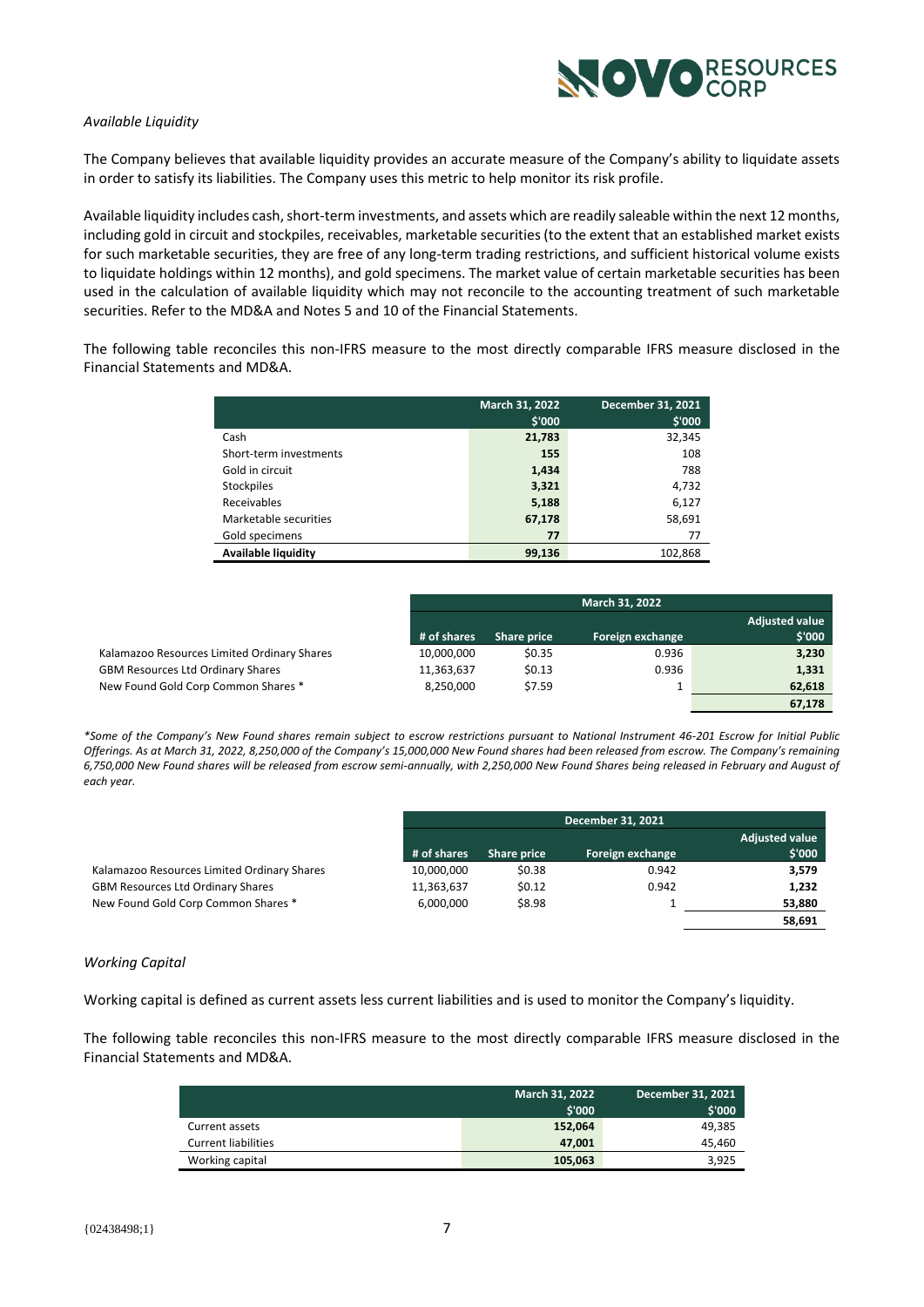

# *Sprott Facility Adjusted Working Capital*

Sprott Facility adjusted working capital is a derivation of working capital with a series of adjustments as permitted pursuant to the Sprott Facility. The Company uses Sprott Facility adjusted working capital to monitor its compliance against certain covenants within the Sprott Facility.

The following table reconciles this non-IFRS measure to the most directly comparable IFRS measure disclosed in the Financial Statements and MD&A.

| In thousands of CAD, except where<br>noted |                | March 31, 2022<br>\$'000 | December 31, 2021<br>\$'000 |
|--------------------------------------------|----------------|--------------------------|-----------------------------|
| Working capital                            | \$             | 105,063                  | 3,925                       |
| Credit Facility (current)                  |                | 12,496                   | 6,339                       |
| Lease liabilities (current)                |                | 11,015                   | 12,453                      |
| Sumitomo funding liability                 |                | 3,575                    | 5.780                       |
| Sumitomo written call option               |                | 1,102                    | 1,083                       |
|                                            |                |                          |                             |
| <b>Sprott Facility working capital</b>     |                | 133,251                  | 29,580                      |
|                                            |                |                          |                             |
| Foreign exchange rate                      | <b>CAD:USD</b> | 0.7898                   | 0.7888                      |
| <b>Sprott Facility working capital</b>     | USD\$          | 105,237                  | 23,332                      |

# **CAUTIONARY STATEMENT**

The decision by the Company to produce at the Beatons Creek Project was not based on a feasibility study of mineral reserves demonstrating economic and technical viability and, as a result, there is an increased uncertainty of achieving any particular level of recovery of minerals or the cost of such recovery, including increased risks associated with developing a commercially mineable deposit. Production has not achieved forecast to date. Historically, such projects have a much higher risk of economic and technical failure. There is no guarantee that anticipated production costs will be achieved. Failure to achieve the anticipated production costs would have a material adverse impact on the Company's cash flow and future profitability.

The Company cautions that its declaration of commercial production effective October 1, 2021<sup>9</sup> only indicates that the Beatons Creek project was operating at anticipated and sustainable levels and it does not indicate that economic results will be realized.

#### **QP STATEMENT**

Dr. Quinton Hennigh (P.Geo.) is the qualified person, as defined under National Instrument 43-101 *Standards of Disclosure for Mineral Projects*, responsible for, and having reviewed and approved, the technical information contained in this news release. Dr. Hennigh is the non-executive co-chairman and a director of Novo.

# **ABOUT NOVO**

Novo operates its flagship Beatons Creek Project while exploring and developing its prospective land package covering approximately 12,500 square kilometres in the Pilbara region of Western Australia. In addition to the Company's primary focus, Novo seeks to leverage its internal geological expertise to deliver value-accretive opportunities to its shareholders. For more information, please contact Leo Karabelas at (416) 543-3120 or e-mai[l leo@novoresources.com.](about:blank)

On Behalf of the Board of Directors,

**Novo Resources Corp.**

"*Michael Spreadborough*"

Michael Spreadborough

Executive Co-Chairman

#### **Forward-looking information**

Some statements in this news release contain forward-looking information (within the meaning of Canadian securities legislation) including, without limitation, production forecast for the first half of 2022. These statements address future

*<sup>9</sup> Refer to the Company's news release dated [October 12, 2021.](https://novoresources.com/wp-content/uploads/2022/01/2021-10-12-1.pdf)*